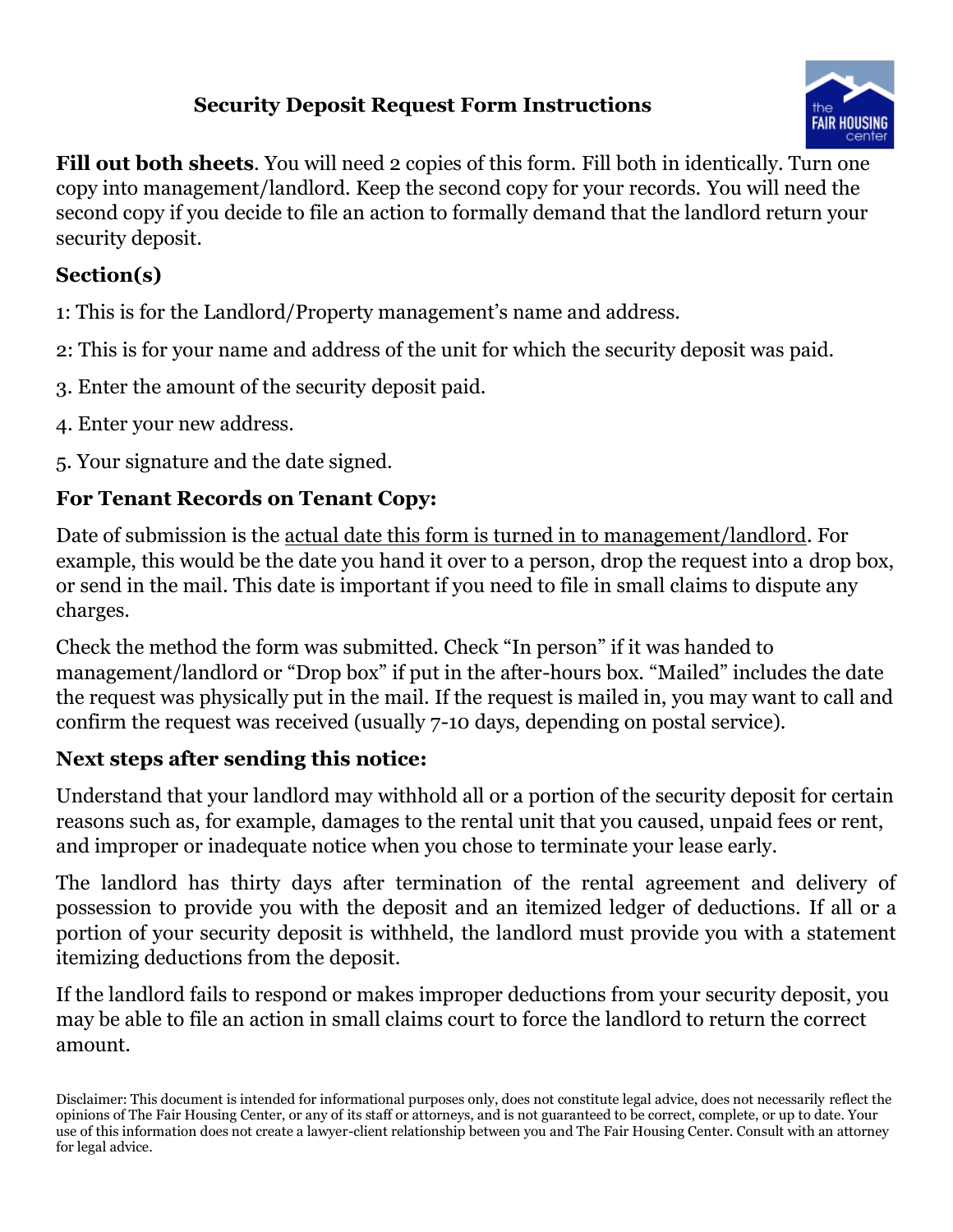#### **Security Deposit Request**

| 1. Name: |                                               |                                                                              |  |
|----------|-----------------------------------------------|------------------------------------------------------------------------------|--|
| Address: | <u> 1980 - Andrea Andrew Maria (h. 1980).</u> |                                                                              |  |
|          |                                               |                                                                              |  |
|          |                                               | , have not                                                                   |  |
|          |                                               | received my returned security deposit of \$_____________ from my tenancy at: |  |
|          |                                               |                                                                              |  |
|          |                                               |                                                                              |  |

3. Pursuant to Ohio Revised Code 5321.16, please return my deposit and provide a detailed ledger itemizing deductions from the deposit if any.

\_\_\_\_\_\_\_\_\_\_\_\_\_\_\_\_\_\_\_\_\_\_\_\_\_\_\_\_\_\_\_\_\_\_\_\_\_\_

\_\_\_\_\_\_\_\_\_\_\_\_\_\_\_\_\_\_\_\_\_\_\_\_\_\_\_\_\_\_\_\_\_\_\_\_\_\_

4. Payment and/or notice can be sent via US Postal mailed to:

5. Signed, \_\_\_\_\_\_\_\_\_\_\_\_\_\_\_\_\_\_\_\_\_\_\_\_\_\_\_\_\_